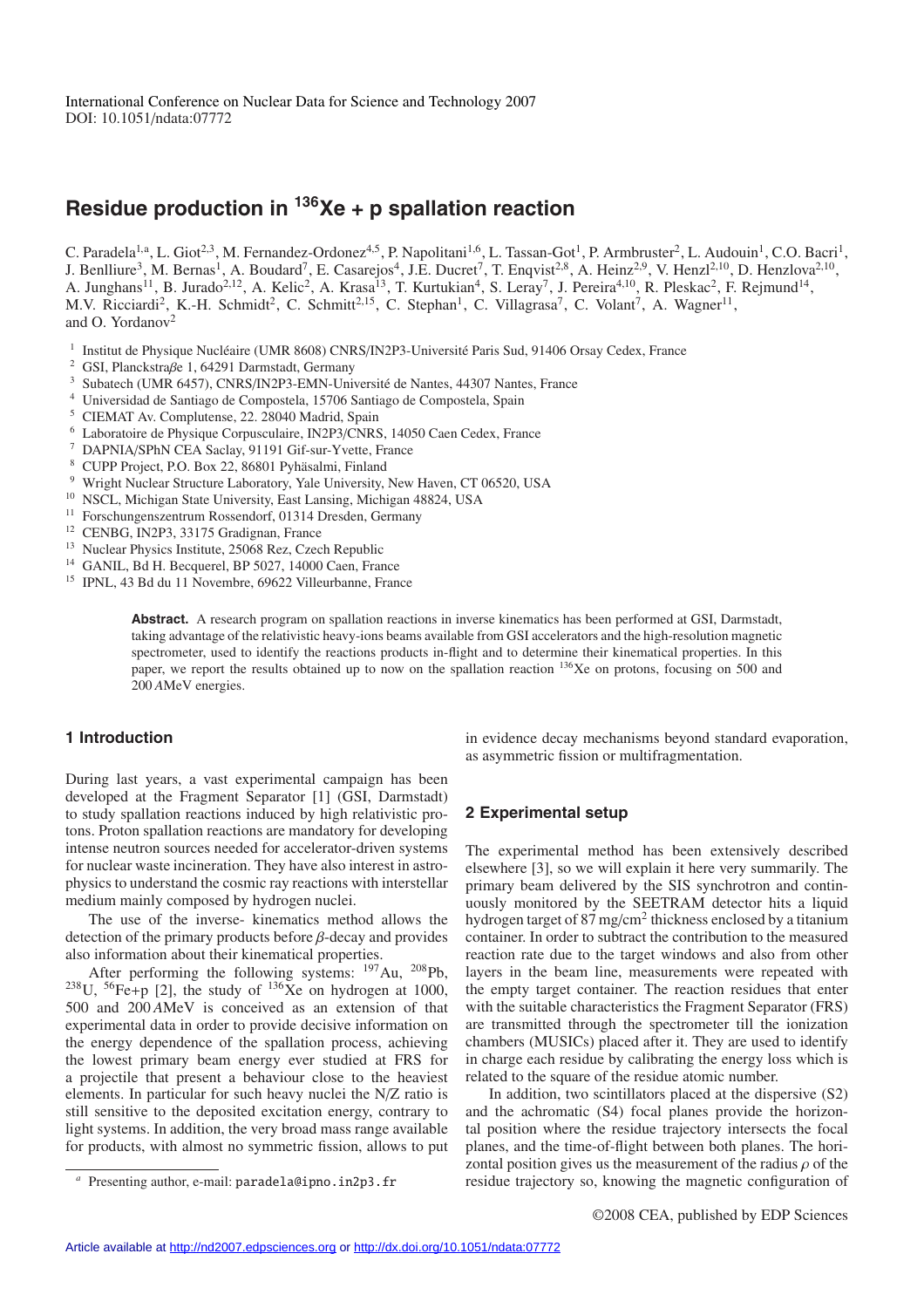the spectrometer, we obtain the magnetic rigidity *B*ρ. Along with the measured velocity in the second part of the FRS, deduced from the time-of-flight, the A/Z ratio is determined from the equation:

$$
\frac{A}{Z} = \frac{e}{m_0 c} \cdot \frac{B \rho}{\beta \gamma},\tag{1}
$$

where *e* is the electron charge,  $m_0$  is the nuclear mass and  $\beta\gamma$ is obtained from the fragment velocity.

In the case of 136Xe at 200 *A*MeV, some additional features were needed in the analysis because of the low energy beam. First, as the residues are not longer fully stripped when crossing the MUSIC at such energy, the idea was to reach the charge state equilibrium for the fragment. This means that the changes in the residue atomic charge during the MUSIC crossing are large enough that its average is well defined. In order to assure this charge state equilibrium, an additional ionization chamber was included in the setup. Then, the resolution obtained for the A/Z ratio by using the second part of the FRS information was degraded by the multiple scattering observed in the horizontal position measured at S4, resulting in a poor accuracy on the magnetic rigidity. The problem was solved by applying equation (1) to the first part of the FRS, the corresponding velocity being obtained from its measurement in the second part, corrected for the energy loss in the scintillator at the intermediate focal plane. The improvement in the resolution can be seen in figure 1.



**Fig. 1.** Mass resolution for tin fragments obtained by using the standard procedure with  $B\rho_2$  (on the left) and the one obtained from  $Bo<sub>1</sub>$ (on the left).

Combining the value obtained for the atomic number and the mass-over-charge ratio, a complete isotopic identification was performed as shown in figure 2 for the case of 200 *A*MeV.

# **3 Results**

### **3.1 Energy evolution of the system**

One of the aims of the xenon campaign was to study the behaviour of a proton plus heavy element system when the energy of the reaction goes down. This energy dependence of the residue production becomes important for thick targets like in ADS systems where a significant part of the spallation reactions are induced by secondary particles or protons already moderated in a previous spallation reaction.

As expected, the residue production close to the projectile increases when we go down in the reaction energy. This effect



**Fig. 2.** Identification pattern of the  $136Xe + 1H$  at  $200AMeV$  data where each spot corresponds to one isotope. The plot collects the counts from the hydrogen target including the contribution of the reactions produced in the titanium layers of the setup.

is explained by the decrease of the mean excitation energy involved, from 140 MeV to 90 MeV at 1 *A*GeV and 500 *A*MeV respectively, calculated with the intra-nuclear cascade code BRIC [4]. It must be noted that the total reaction cross section does not vary too much with the energy as follows from Karol's formula [5], so the reduction of the heavy residue production at 1 GeV is compensated by the apparition of lighter residues than those observed at lower energies.

#### **3.2 Comparison to codes**

First comparisons with codes dedicated to the description of the spallation process were performed on the mass distribution obtained by summing all the measured isotopic cross sections for the reaction  $136\bar{X}e + {}^{1}H$  at 500 *AMeV*. Figure 3 shows the production cross sections as a function of the mass loss with respect to the projectile compared with three different calculations. The dotted curve is a combination of the INCL4 intra-nuclear cascade [6] with the ABLA de-excitation code based of the Weisskopf-Ewing formalism which includes only the evaporation of neutrons, protons, deuterons, tritons, 3He and alphas [7]. The production cross sections close to the projectile are overpredicted whereas the intermediate mass evaporation residues are underpredicted with the INCL4- ABLA combination. This behaviour could be explained because the production of intermediate mass fragments (IMF) is not implemented in the standard ABLA code. Recently, the range of emitted fragments was extended above  $Z = 2$ in the new version ABLA07, presented in this conference by M.V. Ricciardi et al. [7]. As shown on the solid line in figure 3, the cross sections calculated with ABLA07 (and also GEM [9]) are closer to the data. Here, the prefragments arising from the first stage of the spallation reaction were calculated with the BURST model developed at GSI, which is based on